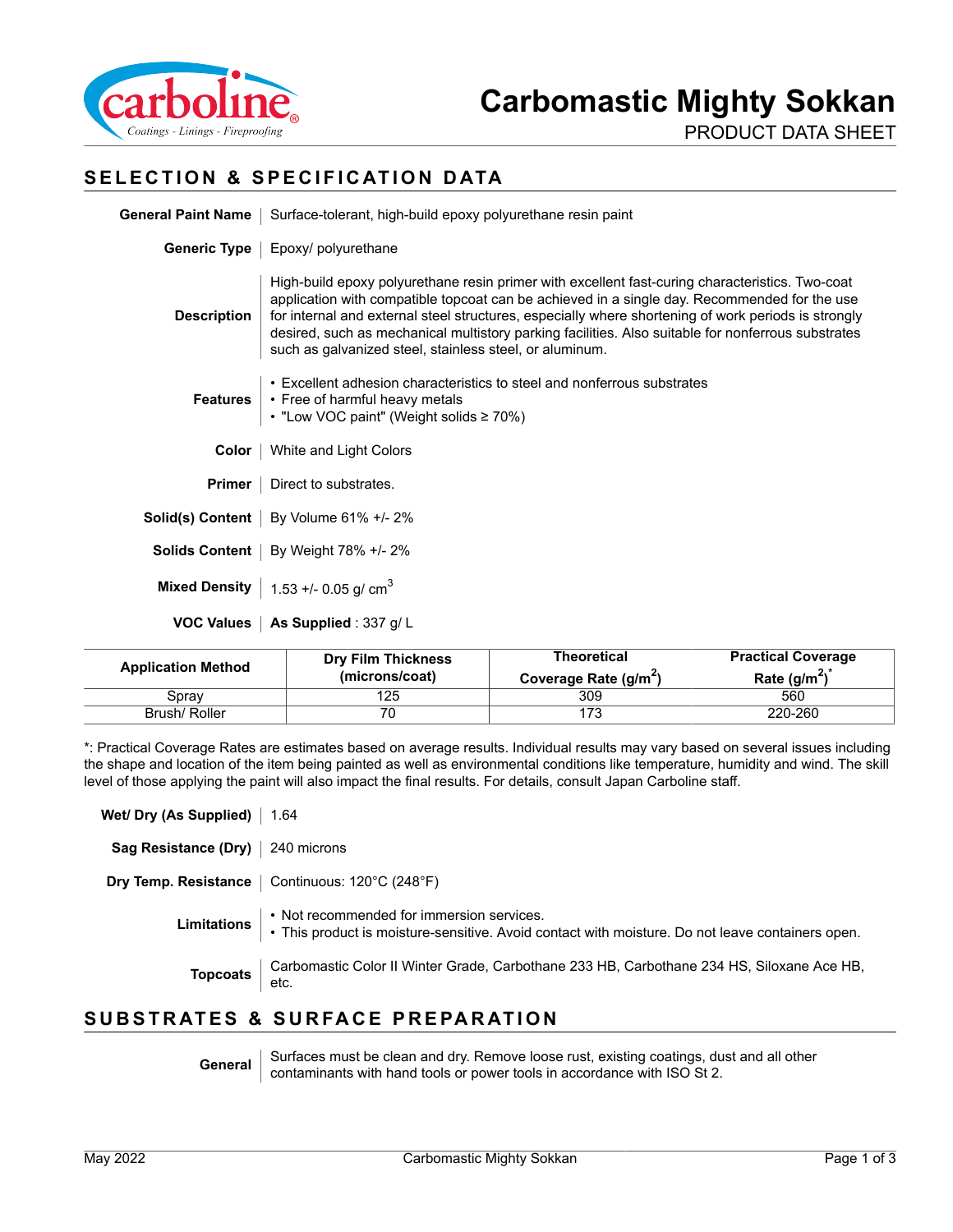

PRODUCT DATA SHEET

## **MIXING & THINNING**

|                 | Power mix Part A, combine with Part B, then power mix until uniform consistency.                                                                                                                                                                                                                         |
|-----------------|----------------------------------------------------------------------------------------------------------------------------------------------------------------------------------------------------------------------------------------------------------------------------------------------------------|
| Mixing          | In principle, the whole contents in the containers of Part A and B should be mixed together. When<br>using partial kits out of necessity, agitate Part A and B separately, until uniform consistency, use a<br>scale to weigh each part precisely, then combine and power mix until uniform consistency. |
|                 | Use of Carboline Thinner 25 or 72 is recommended.                                                                                                                                                                                                                                                        |
| Thinning        | Use of thinners other than those supplied or recommended by JAPAN CARBOLINE may adversely<br>affect product performance.                                                                                                                                                                                 |
| Ratio           | $\vert$ Part A : Part B = 90 : 10 (by weight)                                                                                                                                                                                                                                                            |
| <b>Pot Life</b> | $5^{\circ}$ C: 4 hours<br>$10^{\circ}$ C: 3 hours<br>$20^{\circ}$ C: 2 hours<br>$30^{\circ}$ C: 1 hours                                                                                                                                                                                                  |
|                 | In summer, pay enough attention to pot life when applying.                                                                                                                                                                                                                                               |

## **APPLICATION EQUIPMENT GUIDELINES**

Listed below are general equipment guidelines for the application of this product. Job site conditions may require modifications to these guidelines to achieve the desired results.

|  | Application Tool   Airless spray, Air spray, Brush, Roller |
|--|------------------------------------------------------------|
|--|------------------------------------------------------------|

- **Airless Spray** • Pump Ratio: 30 : 1 • Output Pressure: 10-15 MPa • Tip Size: 0.015-0.021″ • Filter Size: 50 Mesh (if needed) • Thinning: 5-15 weight %
	- Appropriate Viscosity: 0.5-2.0 Pa·s (5-20 Poise)

## **APPLICATION CONDITIONS**

| .<br>†i∩n    | $-0.05$<br>юьс      | חור<br>.                    | ਂ ditv |
|--------------|---------------------|-----------------------------|--------|
| .<br>Minimum | 1000<br>$\sim$<br>ັ | 1000<br>n0r<br>ັ            | 0%     |
| Maximum      | ⊼∩∘∩<br>vv<br>--    | '⊐∘∩∩≀<br>0.000<br>υυ<br>ບບ | 85%    |

#### **CURING SCHEDULE**

| Surface Temp.                    | <b>Dry Hard</b> | Dry to Topcoat Maximum | Dry to Topcoat Minimum |
|----------------------------------|-----------------|------------------------|------------------------|
| $5^{\circ}$ C (41 $^{\circ}$ F)  | 8 Hours         | 30 Days                | 8 Hours                |
| $10^{\circ}$ C (50 $^{\circ}$ F) | 6 Hours         | 21 Days                | 6 Hours                |
| $20^{\circ}$ C (68 $^{\circ}$ F) | 4 Hours         | 14 Davs                | 4 Hours                |
| $30^{\circ}$ C (86 $^{\circ}$ F) | 2.5 Hours       | 7 Days                 | 2.5 Hours              |

Curing schedule is based on 125 micron dry film thickness. Higher film thickness, insufficient ventilation or cooler temperatures will require longer cure times and could result in solvent entrapment and premature failure.